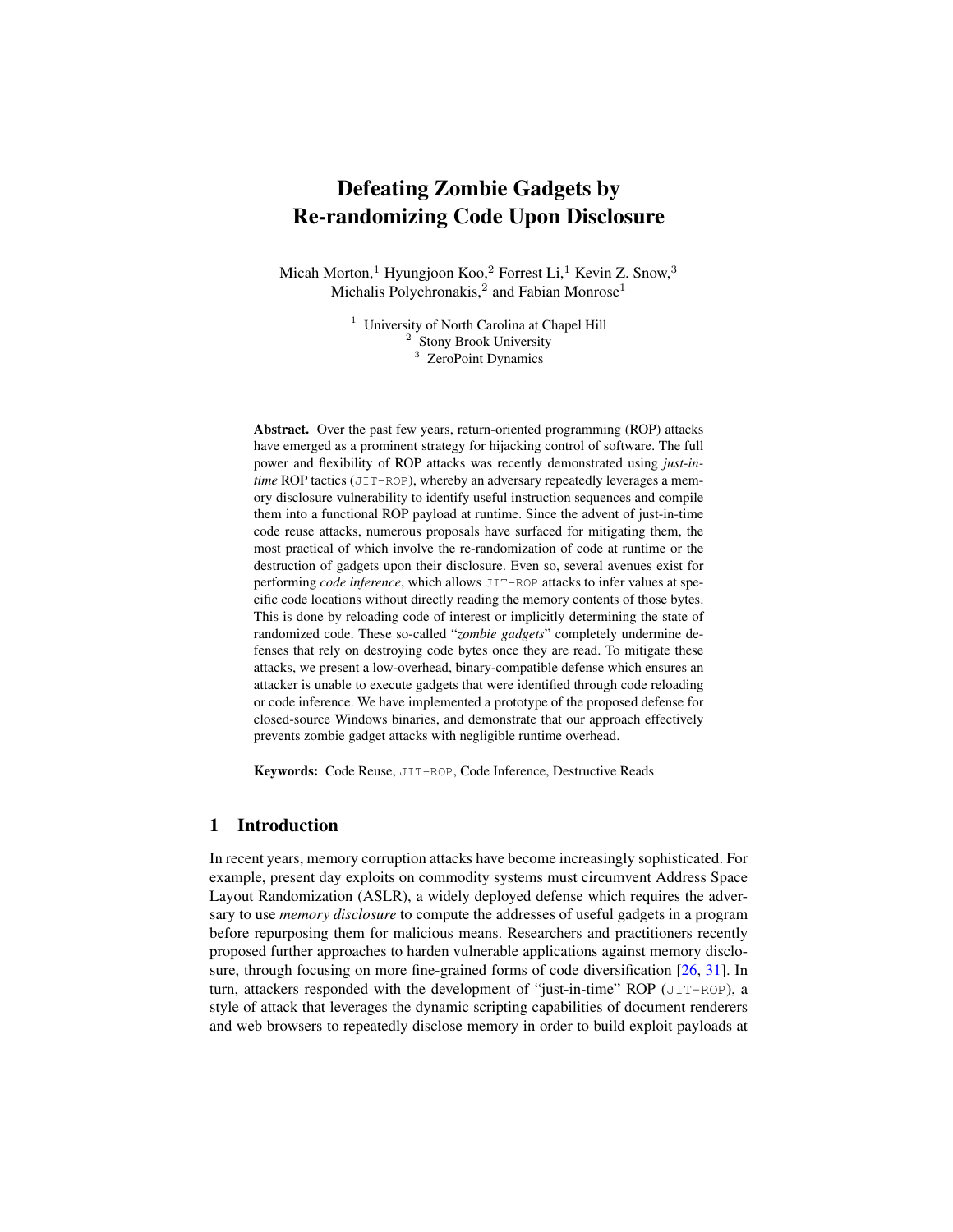runtime, all the while making no assumptions about the layout of code and thus circumventing fine-grained ASLR [\[28\]](#page-16-2).

Not willing to be outdone, defenders developed several new mechanisms in order to stay one step ahead of attackers armed with scripted memory disclosure capabilities. In this vein, proposed compile-time defenses [\[7,](#page-15-0) [12\]](#page-15-1) effectively mitigate JIT-ROP attacks by enforcing code memory to be executable but not readable—eliminating an attacker's ability to use memory disclosure to enumerate and read code pages. In an effort to be more readily deployable to closed-source software, other binary-compatible defenses have attempted to apply on-demand code randomization [\[6,](#page-14-0) [10,](#page-15-2) [33\]](#page-16-3) or gadget destruction [\[30,](#page-16-4) [32\]](#page-16-5) at *runtime* in order to protect against JIT-ROP.

Unfortunately, the most promising JIT-ROP defenses either have major hurdles to overcome in achieving widespread deployability [\[29\]](#page-16-6), due to their reliance on source code access and compiler support [\[7,](#page-15-0) [12,](#page-15-1) [13\]](#page-15-3), or have been shown to be vulnerable to ingenious advancements in JIT-ROP capabilities. In particular, Snow et al. [\[27\]](#page-16-7) demonstrated that existing execute-only memory protections applicable at the binary level based on the concept of destructive code reads [\[30,](#page-16-4) [32\]](#page-16-5) can be bypassed using code reloading, JIT code generation, or implicit code disclosure attacks. As explained in  $\S$ [4,](#page-3-0) these clever evasion techniques are made possible through the attacker's ability to re-load a given code module multiple times or to deduce the values of certain code bytes based on values of related instructions. That said, the shortcomings of previous binary-compatible defenses do not indicate that the task of defending against code reuse is insurmountable. Rather, in this work we propose further advancements to existing defense paradigms that aptly harden them against these powerful code reloading and code inference strategies.

In this paper, we identify two concepts as the pillars of any effective JIT-ROP defense that seeks to prevent the execution of disclosed gadgets. We refer to these as the *trigger* and *countermeasure* of a defense, respectively. These terms come from the fact that part of the defense must be *triggered* when an attacker has disclosed potentially useful executable bytes in memory, and some subsequent *countermeasure* must be taken to ensure those bytes cannot be leveraged by an attacker for hijacking control of the application. The purpose of this work is to adapt ideas put forth by existing defenses that implement runtime gadget destruction [\[30,](#page-16-4) [32\]](#page-16-5) by making novel extensions to both the trigger and countermeasure components. At its core, our defense features the ability to efficiently and robustly re-randomize program instructions in response to their code bytes being disclosed by an attacker. Specifically, to deal with code reloading attacks, our approach detects when code modules that could contain fresh usable copies of gadgets (that were previously disclosed and destroyed in another instance of that module) are about to be loaded, and replaces them with new randomized versions. In addition, to deal with the more sophisticated code inference attacks, our approach re-randomizes upon each destructive read the subset of the code that could potentially be implicitly disclosed.

## 2 Goals and Adversarial Model

Our goal is to provide a binary-compatible defense against just-in-time code reuse attacks [\[28\]](#page-16-2). We are particularly interested in sound defenses that have low runtime overhead and are applicable to real world programs and their complexities. We assume the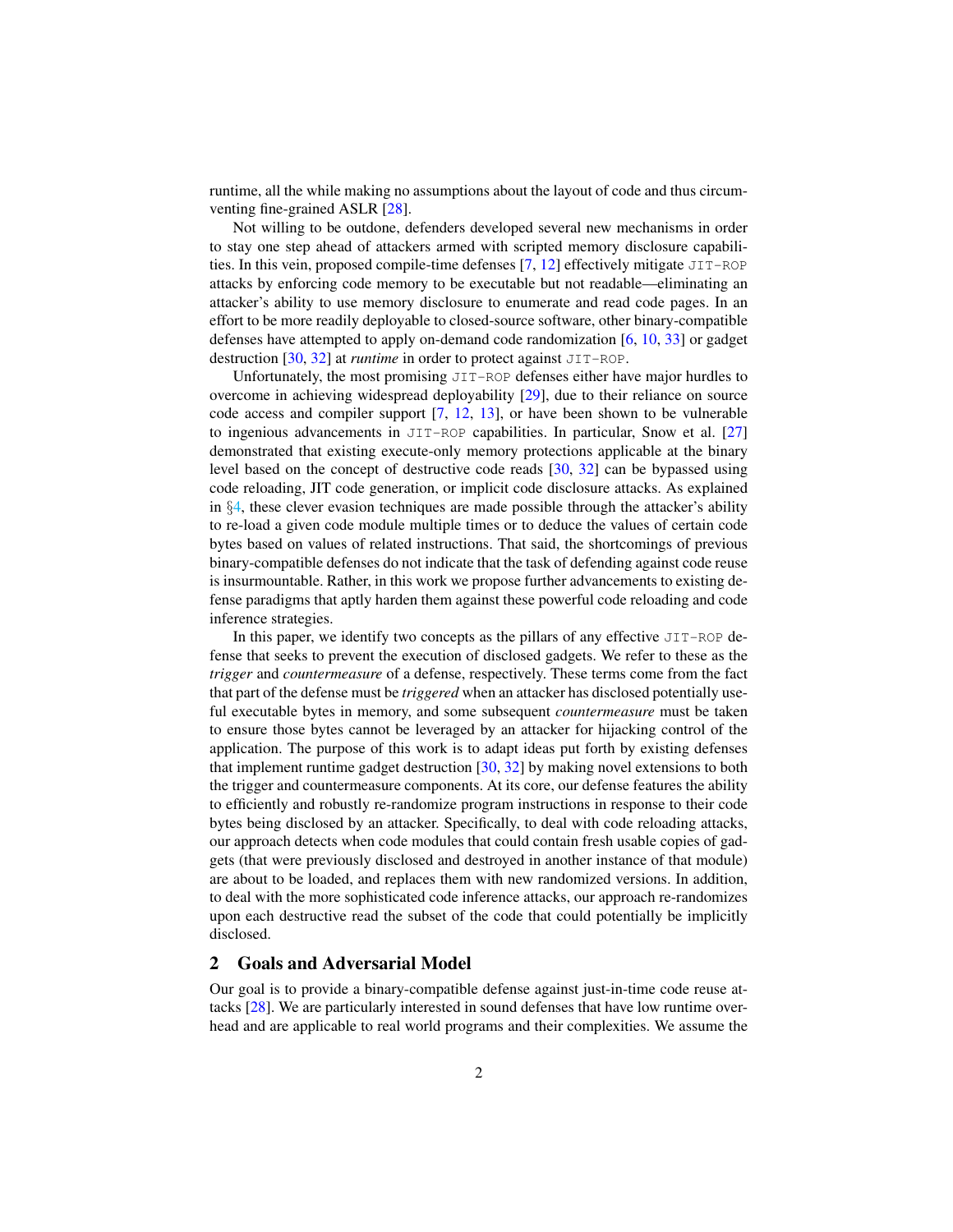attacker has full power of scripted arbitrary memory disclosure as well as the ability to cause arbitrary code modules to be loaded or unloaded, per the attacks recently presented by Snow et al. [\[27\]](#page-16-7). Specifically, we assume that *i.* Data Execution Prevention, *ii.* Fine-grained Address Space Layout Randomization (*e.g.,* [\[7,](#page-15-0) [15,](#page-15-4) [19,](#page-15-5) [26,](#page-16-0) [31\]](#page-16-1)) and *iii.* Destructive read capabilities that leverage execute-only memory (*e.g.,* [\[8,](#page-15-6) [30,](#page-16-4) [32\]](#page-16-5)) are in use. We also assume that adversary have at their disposal a memory disclosure vulnerability that allows them to read and write arbitrary memory locations. By now, these assumptions are commonly accepted as being no stronger than the capabilities already leveraged by skilled adversaries (*e.g.,* [\[6,](#page-14-0) [9,](#page-15-7) [12,](#page-15-1) [18,](#page-15-8) [28\]](#page-16-2)) to defeat contemporary ASLR.

# <span id="page-2-0"></span>3 Background & Related Work

Over the past several years, a number of defenses (*e.g.,* [\[4,](#page-14-1) [6,](#page-14-0) [7,](#page-15-0) [10,](#page-15-2) [11,](#page-15-9) [12,](#page-15-1) [15,](#page-15-4) [16,](#page-15-10) [19,](#page-15-5) [20,](#page-15-11) [21,](#page-15-12) [30,](#page-16-4) [32,](#page-16-5) [33\]](#page-16-3)) have been suggested as ways to curtail the power of just-in-time code reuse attacks. Interested readers are referred to Crane et al. [\[13\]](#page-15-3) for an excellent review of the current state of the art in return oriented programming attacks. Here, we instead focus on existing defensive strategies in terms of the *triggers* they utilize and their runtime *countermeasures*. To date, a myriad of triggers have been proposed, such as invoking countermeasures as a result of file I/O [\[6\]](#page-14-0), process forking [\[24\]](#page-16-8), or elapsed wall-time [\[10,](#page-15-2) [33\]](#page-16-3). At the same time, the runtime countermeasures involve either rerandomizing code layout  $[6, 10, 24, 33]$  $[6, 10, 24, 33]$  $[6, 10, 24, 33]$  $[6, 10, 24, 33]$  $[6, 10, 24, 33]$  $[6, 10, 24, 33]$  $[6, 10, 24, 33]$  or overwriting disclosed code bytes as a way to ensure they cannot be leveraged in a ROP payload [\[30,](#page-16-4) [32\]](#page-16-5).

Unfortunately, the existing approaches all have significant shortcomings. For example, Bigelow et al. [\[6\]](#page-14-0) assumes that scripting environments are out of scope, and so their approach cannot protect widely used applications like modern browsers or document renderers; the work of Chen et al. [\[10\]](#page-15-2) only offers a probabilistic defense, and the recent proposals of Tang et al. [\[30\]](#page-16-4) and Werner et al. [\[32\]](#page-16-5) have been undermined using only modest enhancements to the original  $JIT-ROP$  framework [\[27\]](#page-16-7). Additionally, many of these proposed defenses suffer from shortcomings in terms of real-world applicability (*e.g.,* such as poor performance guarantees or lack of compatibility with multi-threaded programs) or require the ability to re-compile code from source in order to enable the proposed protections [\[7,](#page-15-0) [12,](#page-15-1) [13\]](#page-15-3). Although the ability to recompile software for added security enforcement is often an ideal avenue for mitigating software threats, such defenses that require access to source code are not positioned for near-term deployability in the same way as binary-compatible defenses. Since binary-compatible defenses only require updating core system components rather than all commodity software running on a device, wide-spread deployability is more feasible. Our defense is motivated by the need to protect vulnerable systems in the near-term, and so many of our design choices prioritize deployability.

One related work which shares similar deployability goals is a defense proposed by Williams-King et al. [\[33\]](#page-16-3) which offers a binary-compatible solution for constantly rerandomizing code at prescribed intervals (of wall-clock time) in order to break JIT-ROP payloads. Their approach requires relocating functions using complex pointer tracking techniques in order to avoid creating stale pointers that can no longer be safely dereferenced; however, such analysis is known to be an unsolvable problem in the general case, and raises a slew of challenges for real-world deployment. The approach of Williams-King et al. [\[33\]](#page-16-3) makes strides in advancing the robustness of pointer tracking based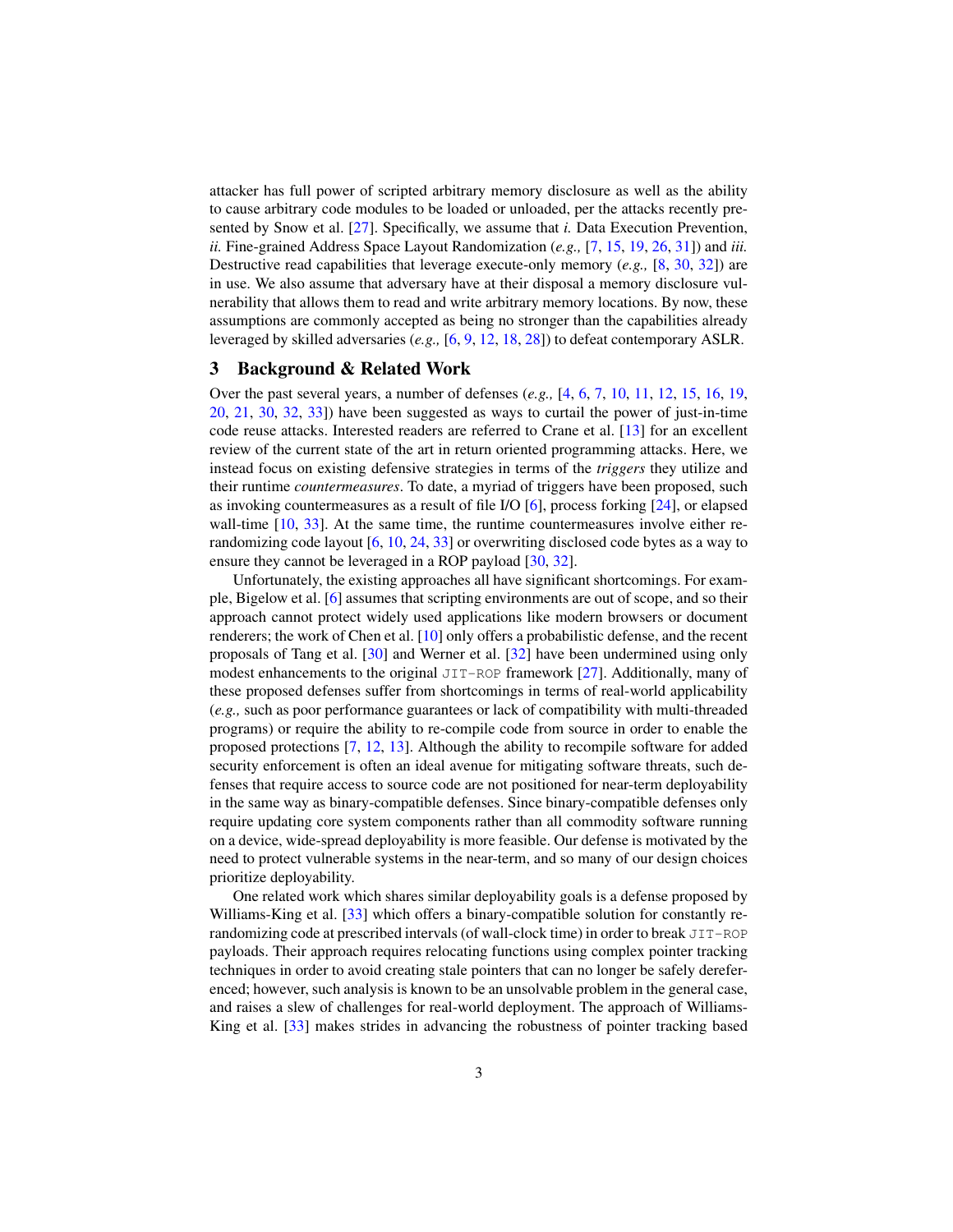defenses by leveraging program analysis and assuming access to debug symbols in order to bolster the accuracy of moving functions around at runtime within the address space of a protected process. Unfortunately, there are corner cases in deployable pointer tracking that are not handled by their work, thereby lessening the near-term deployability of the defense. For instance, even when instructing the compiler/linker to preserve as much information as possible, certain information is not retained, such as locations of static functions (for which the known offset within a module can be hard-coded by the compiler), alignment of jump tables, or existence of functions which implicitly fall through to the next function. This lack of information complicates the prospect of reordering functions in applications that feature these program constructs. Certain aspects of data flow tracking are also not supported (*e.g.,* when an object is initialized in one library and memcpy'd to a different library). Our work does not share these drawbacks, as we avoid pointer tracking altogether. In another related code-shuffling style approach, Chen et al.  $[10]$  attempt to provide a probabilistic defense against  $JIT-ROP$  attacks by applying time-based binary stirring [\[31\]](#page-16-1) to a process in an attempt to re-randomize all code in the entire program. Unfortunately, since Chen et al. [\[10\]](#page-15-2) provide no guidance on how to determine realistic intervals for triggering their defense, it remains unclear what the incurred overhead is for thwarting real-world JIT-ROP attacks that have a lifetime of a few seconds [\[28\]](#page-16-2).

*Destructive Reads* Of late, several defenses that rely on the notion of execute-only memory (*i.e.,* to enforce that any given location in a code section can be either read or executed—*but not both*) have been suggested as a mechanism for preventing code reuse attacks. Indeed, instead of attempting to solve the difficult problem of separating code and data and preventing code from being read recursively (*e.g.,* [\[4,](#page-14-1) [5,](#page-14-2) [19\]](#page-15-5)), the idea behind *destructive reads* [\[30,](#page-16-4) [32\]](#page-16-5) is to allow all code to be disclosed, but to prevent any disclosed code from subsequently being executed. Sadly, while the notion of destructive reads was thought to be an effective technique for mitigating just-in-time code reuse attacks as originally proposed by Snow et al. [\[28\]](#page-16-2), several ingenious attacks have surfaced that leverage the ability to load and unload modules at will—or for selectively disclosing bytes of memory as a means of inferring surrounding gadgets—to undermine any afforded protection [\[27\]](#page-16-7).

Even with these attacks in mind, we show how the notion of destructive reads can be effectively combined with load-time randomization to provide strong protection against powerful code reuse attacks. Our solution for doing so is discussed next.

## <span id="page-3-0"></span>4 Approach

In what follows, we propose a practical defense against just-in-time code reuse attacks that take advantage of an adversary's ability to disclose and execute code bytes whose values were learned by loading and unloading code modules, or performing so-called *code inference attacks* like those recently presented by Snow et al. [\[27\]](#page-16-7). At a highlevel, our approach centers around the ability to place randomized versions of code in a process at key trigger points during the execution of a just-in-time code reuse attack. Specifically, we replace the code upon which an attack relies with logically equivalent code of a different form that will break the attacker's ROP payload. To achieve this, we apply binary-compatible *in-place* randomization to code modules in order to obtain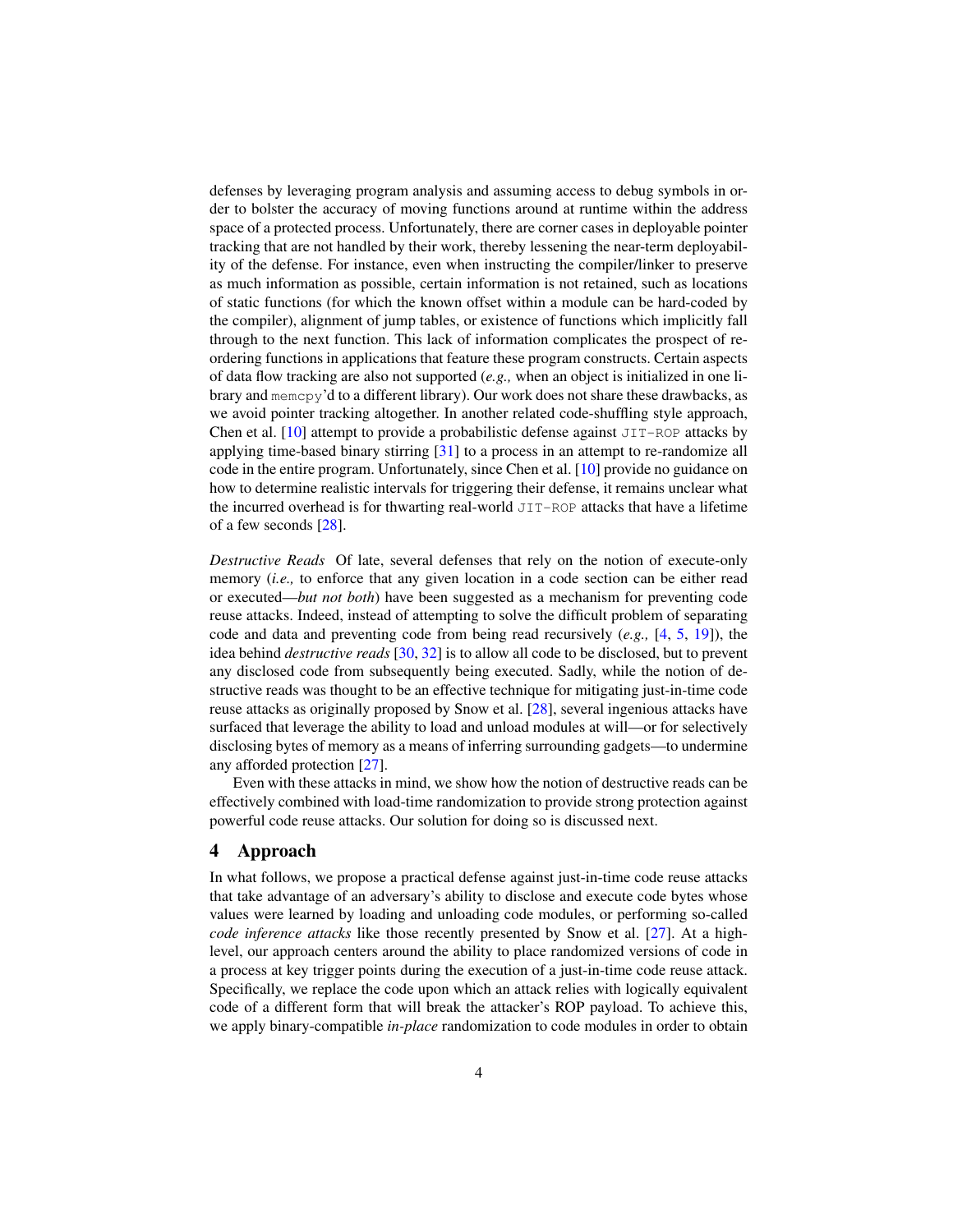multiple diversified copies of the code which are kept in kernel-space memory where they are not accessible to user-level processes. With swappable versions of a module available at our disposal, we can then efficiently replace disclosed code at runtime with minimal complexities while assuring correct program execution. Specifically, when a module is loaded into memory from disk, we ensure that a randomized copy of that module is mapped into the user-space process, thwarting code reloading attacks. Furthermore, individual reads to executable addresses in the module trigger our system to swap localized code sequences within functions for semantically-equivalent randomized code sequences from one of the alternate versions maintained in kernel-space. This technique prevents adversaries from making use of individually disclosed gadgets, while not requiring any re-routing of control flow or swapping of entire code modules.

Both Heisenbyte [\[30\]](#page-16-4) and NEAR [\[32\]](#page-16-5) provide solid foundations for detecting the most straightforward way an attacker can learn the values of code bytes—*i.e.,* by directly reading their values in memory—and are able to prevent the execution of those exact bytes at a later time. Unfortunately, attacks are still possible when scripting environments can be used to cause modules to be loaded or unloaded at will, exchanging destroyed gadgets for fresh versions of the previously disclosed bytes and thus rendering destructive code reads ineffective. Indeed, the most concerning attacks suggested by Snow et al. [\[27\]](#page-16-7) involve the use of *implicit code reads* that allow an adversary to infer the values of code bytes *indirectly*, based on the directly read values of related code bytes. These two orthogonal attack approaches necessitate two orthogonal components of our defense: one for thwarting *code reloading* and another for defending against *code inference*. Figure [1](#page-5-0) shows an overview of the proposed approach, depicting how our defense ensures different randomized copies of code modules get mapped into memory on image load, as well as ensuring code bytes that are disclosed by an attacker get swapped for a different randomized version of those bytes before they can be leveraged in an exploit payload.

These two components of our defense extend destructive read capabilities presented in previous work, which we briefly explain before relaying the specifics of our contributions. Heisenbyte [\[30\]](#page-16-4) and NEAR [\[32\]](#page-16-5) both implement what is called a *thin hypervisor*, allowing them to leverage hardware virtualization support for Extended Page Tables (EPT) to intercept read accesses to executable sections of a given process. While this may seem like a drastic means by which to simply mark code pages as execute-only, at present, it is the only feasible approach for contemporary Intel processors.<sup>[4](#page-4-0)</sup> In both Heisenbyte and NEAR, enforcing *destructive reads* involves registering an EPT fault handler that, when invoked, assures the byte values where a fault takes place can never be subsequently executed (*e.g.,* by overwriting the bytes with invalid opcodes). In addition, the byte values at those offsets must be preserved so that they can be made available in the event that an application wants to read the data again at a later time.

## 4.1 Defeating Code Reloading

The first of the two components of our defense aims to combat so called *code reloading* attacks. The approach we take here is straightforward: ensure that adversaries are faced

<span id="page-4-0"></span><sup>&</sup>lt;sup>4</sup> That said, as hardware support [\[22\]](#page-15-13) is added for more fine-grained control of the memory protections applied to individual pages, we expect the hypervisor component of execute-onlymemory based defenses to become obsolete.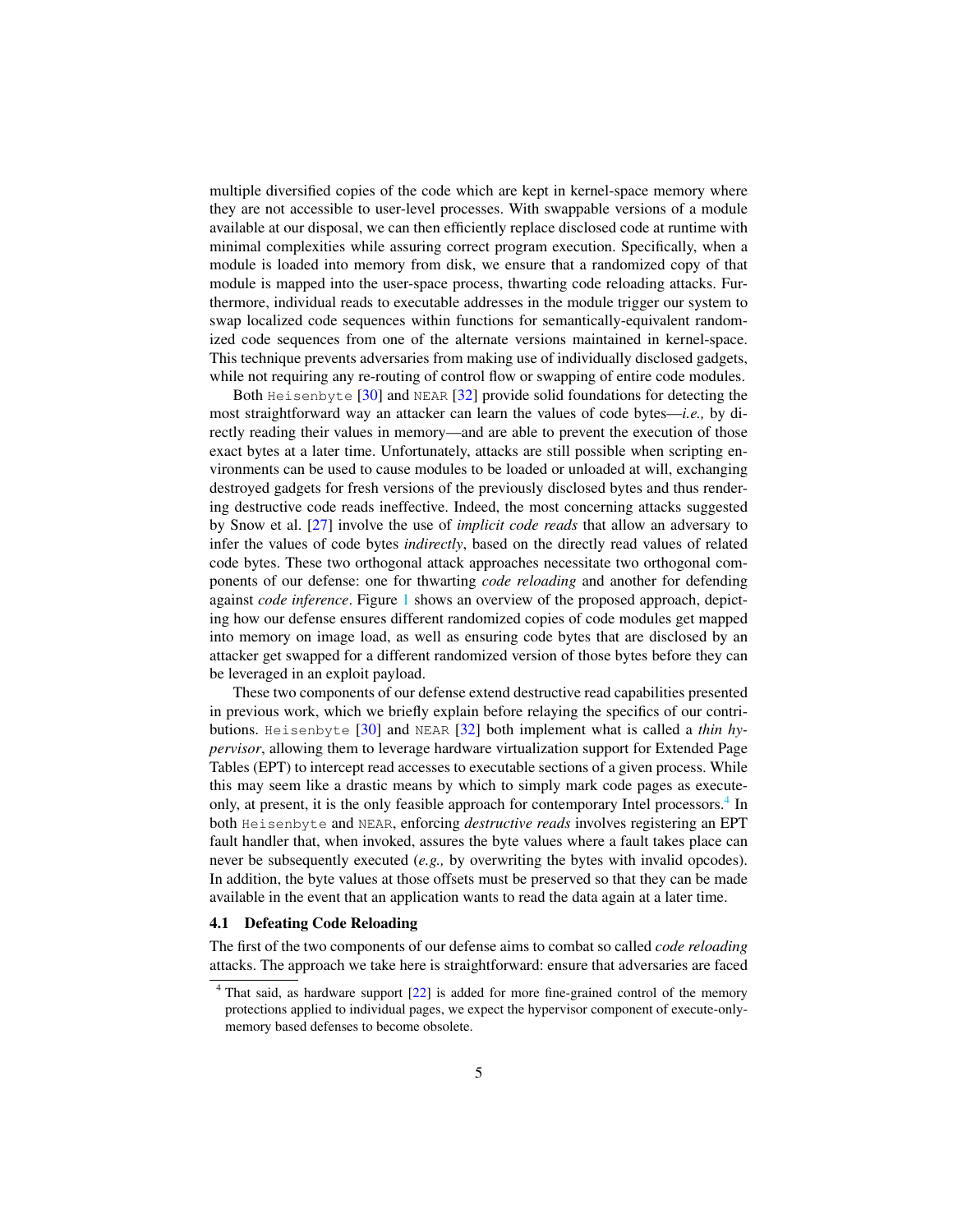<span id="page-5-0"></span>

Fig. 1: At load time, one among many randomized versions of a module is picked at random. Whenever a potential code disclosure event occurs (due to a destructive read operation), the locally surrounding region is re-randomized by swapping it with a different randomized instance.

with a different randomized copy of a module each time the module is loaded, thereby preventing them from disclosing gadgets in one copy of a module and executing them in a different identical copy. To do this, we apply in-place randomization (using the techniques of Pappas et al.  $[26]$ ) to k distinct versions of the module and map the different versions into process memory on load. As shown on the left side of Figure [1,](#page-5-0) this can be done by hooking the operating system functions that map executable images into memory and redirecting the associated *OpenFile* call to any of the k randomized versions of the binary that reside on disk. While this straightforward countermeasure by itself eliminates a significant subset of the attacks presented in the work by Snow et al. [\[27\]](#page-16-7), additional special attention must be taken to avoid the pitfalls that opened the door to attacks based on code inference via *implicit* disclosure.

#### 4.2 Defeating Code Inference

The idea behind code inference attacks is that in-place code randomization [\[26\]](#page-16-0) applies code transformations at such a local level, that reading even one byte where randomization has been applied is often enough information to infer how other related nearby bytes (which may actually contain useful gadgets) have been randomized. The problem this poses for defenses that leverage destructive code reads is that simply destroying the code byte that was directly read does nothing to prevent an attacker from leveraging gadgets that were discovered through *implicit* code disclosure, enabled by *explicit* code disclosure [\[27\]](#page-16-7).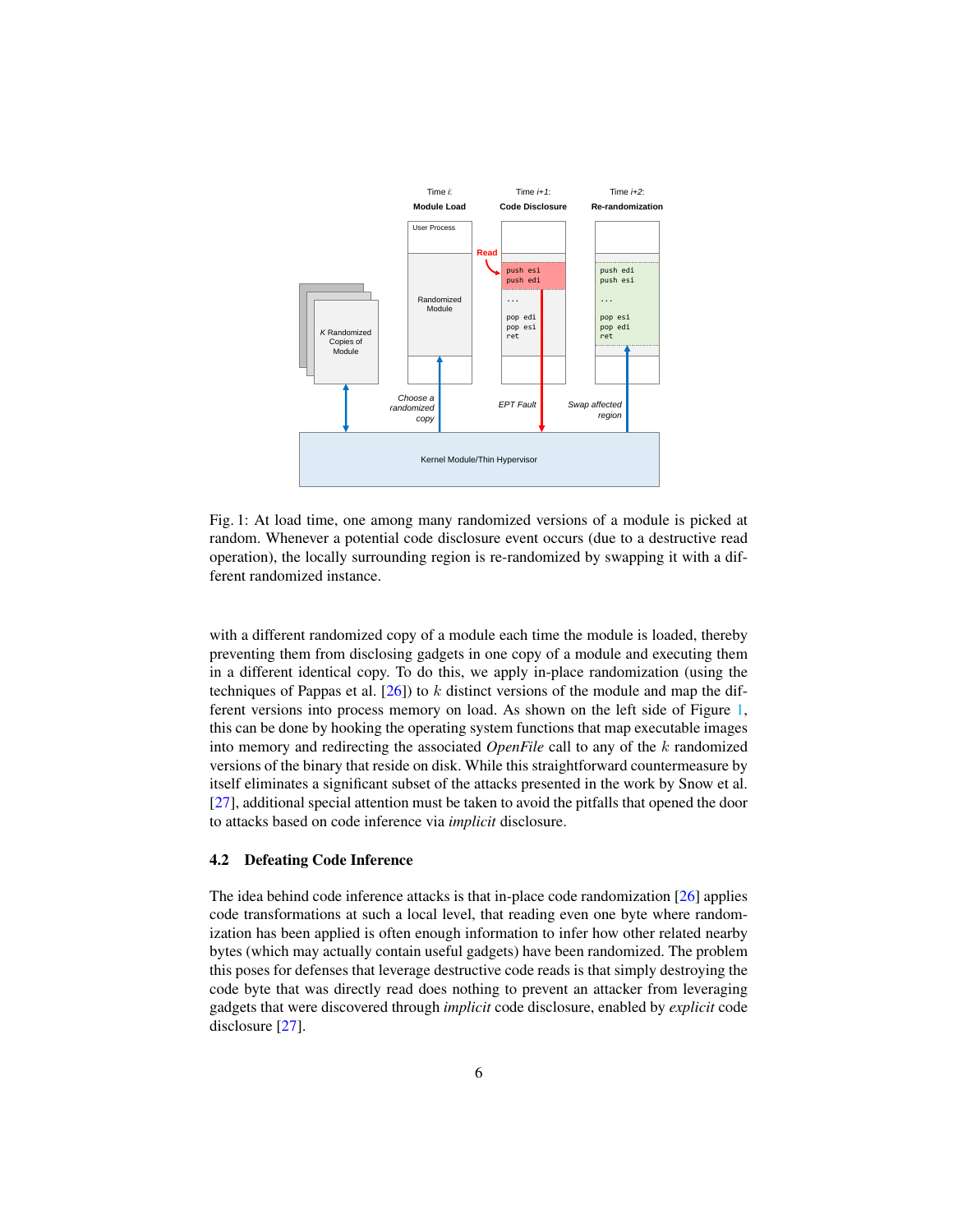The ability of attackers to mount code inference attacks stems from the nature of the code transformations applied by binary-compatible fine-grained randomization techniques [\[23,](#page-16-9) [26\]](#page-16-0), and specifically their narrow scope. Specifically, in-place randomization [\[26\]](#page-16-0) applies the following four code transformations: *instruction substitution*, which replaces existing instructions with functionally-equivalent ones; *basic block instruction reordering*, which applies a functionally equivalent instruction ordering within a basic block by maintaining any data dependencies; *register preservation code reordering*, which reorders the *push* and *pop* instructions of a function's prologue and epilogue; and *register reassignment*, which swaps register operands throughout overlapping live regions.

By disclosing a few instructions, an attacker is able to infer the state of related instructions that are part of a ROP gadget. For example, an adversary could use code inference to implicitly learn the precise structure of a gadget that has been randomized using register preservation code reordering—which involves reordering the push and pop instructions of a function's prologue and epilogue. By (destructively) reading instructions in the prologue that are affected by the transformation, but which are not part of the actual gadget, an attacker can accurately infer the structure of the gadget in the function epilogue. Concretely, if the attacker knows that registers are saved onto the stack by a function, the order by which these registers are popped in the epilogue is the reverse order in which they were pushed during the prologue, so reading the prologue allows the adversary to infer the exact gadget contained in the function epilogue. Since the actual disclosure by the adversary was aimed at the prologue, destructive read enforcement will only protect those bytes, leaving the epilogue to be freely used as a useful gadget for the adversary. Similar code inference attacks against the rest of the transformations are discussed by Snow et al. [\[27\]](#page-16-7), all of which are mitigated by our defense.

Crafting a countermeasure that renders implicit code reads ineffective turned out to be more difficult than it appeared on first blush. The reason is that an important criterion of ours was to allow for runtime re-randomization *without* having to deal with unsound and cumbersome pointer tracking. As noted in  $\S$ [3,](#page-2-0) other approaches to runtime re-randomization (*e.g.,* [\[6,](#page-14-0) [24,](#page-16-8) [33\]](#page-16-3)) have also turned to ASLR-style code relocation at runtime, but these works needed to apply heuristics to deal with the problem of stale pointers. Re-randomization schemes can introduce stale pointers into a program if they do not carefully adjust every pointer that references a given code section when that section is relocated at runtime. The tracking of all pointers is rife with challenges and it remains an active area of research.

We choose not to introduce such complexity into our work. As an alternative to moving around large chunks of code in process memory, we opted for a more localized solution that guarantees that any—*explicitly* or *implicitly*—disclosed bytes are rerandomized in response to disclosure, while simplifying as much as possible the problem of ensuring correct program continuation. As shown on the right side of Figure [1,](#page-5-0) we detect when a code disclosure occurs (causing an EPT fault, which is intercepted by our *thin hypervisor*) and replace only the part of the code that was disclosed with a different randomized version. As in our approach for combating code reloading attacks, we must maintain  $k$  different randomized versions of the program code, so we can ran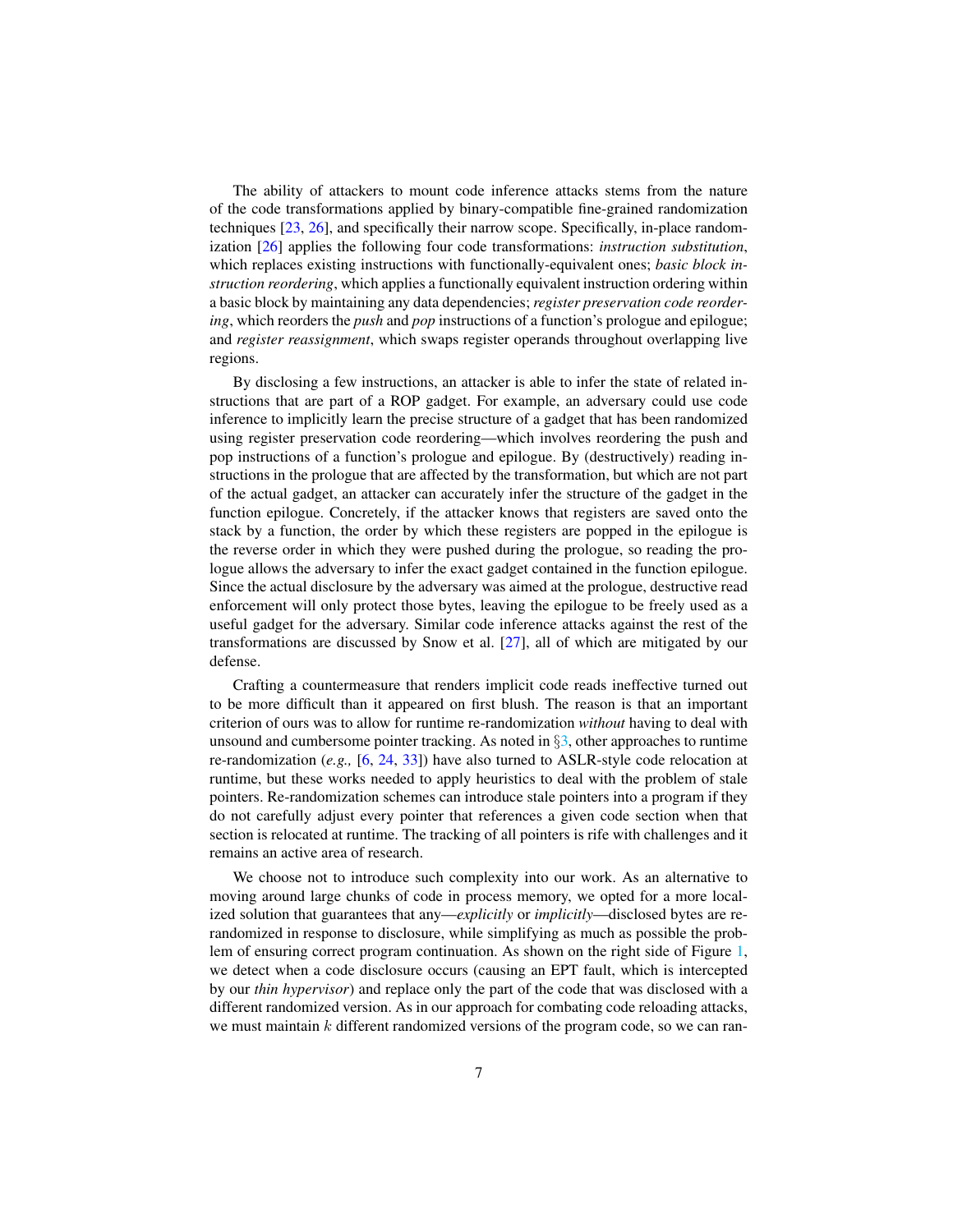domly select from  $k$  different versions (which reside in kernel module memory) of the disclosed code to swap in at runtime. The intricacies of ensuring program correctness when swapping code ranges are discussed further in Section [5.](#page-9-0)

Critically, to deal with code inference attacks, we ensure that the part of code that is randomized includes not only the destructively read bytes, but also *all other instructions that could potentially be inferred*. The choice of using in-place randomization was a driving factor in simplifying our solution: with in-place randomization we can know the exact range of code that is vulnerable to implicit code disclosure for any given explicit code read. Importantly, we do not have to swap an entire randomized version of the program every time a disclosure happens, as the vast majority of randomized locations in a program cannot be inferred from a single disclosure. In other words, every explicit code read carries with it the potential to infer the values of other code bytes without actually reading them, but the range of code bytes that can be inferred is limited and is easy to compute in advance. We refer to this range of addresses as the *scope* of randomization, and return to a discussion thereof in Section [4.2.](#page-7-0)

What is important to understand at this stage is that through offline analysis we are able to compute the scope of randomization for each byte in a code module. Thus, when we intercept an explicit code read at a given location, we can look up the scope of randomization for that byte and swap the code in that range of addresses for a different randomized version. This necessitates only swapping out localized ranges of code, and in that way, we sidestep the issue of using broadly scoped runtime re-randomization techniques that incur a large overhead and rely on complex pointer tracking [\[6,](#page-14-0) [10,](#page-15-2) [33\]](#page-16-3). Moreover, in-place randomization guarantees that different randomized versions of the same code will always be the same size. Hence, these bytes can be interchanged without having to worry about making room for a larger version of logically equivalent code when the swap takes place.

<span id="page-7-0"></span>Scope of In-Place Randomization The exact range of code that must be swapped out for a given EPT fault is directly dependent on type of transformation that was applied by in-place randomization to the surrounding code bytes. For the remaining discussion, we use the randomization technique of Pappas et al. [\[26\]](#page-16-0) (called ORP) as an example since it is representative of the state of the art in this domain. The three possible scopes for a given transformation include randomizing at the opcode, basic block, or function level. Thus, if byte  $x$  in a module has to be randomized, the randomization may involve simply rewriting the opcode containing  $x$ , or could involve altering an entire function's worth of code that includes  $x$ .

There are two ways to think about the *scope of randomization* for a given byte in a code module. In one sense it can be considered the range of code bytes that are potentially vulnerable to implicit disclosure should that code byte be explicitly disclosed. In another sense this term represents the smallest range of code bytes that can be swapped for a different randomized version while still maintaining correct execution of the program. The three different scopes at which ORP applies code randomization determine the range of bytes that need to be swapped as a result of a given byte being directly read by an attacker. Note that we never have to swap out more than an entire function's worth of bytes for a single EPT violation, since no ORP transformations are applied at a broader scope than the function level. One caveat with using binary-compatible ran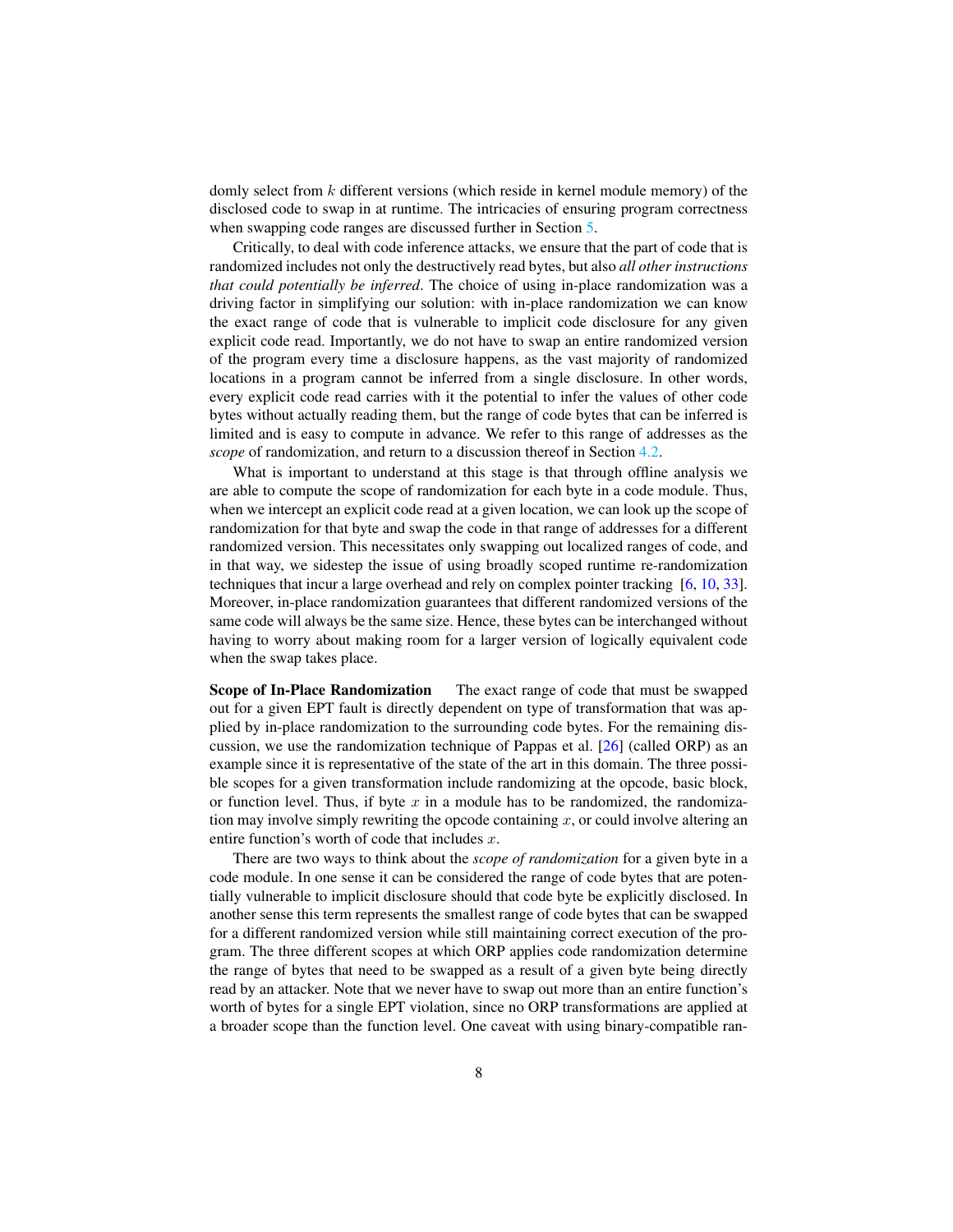domization techniques like ORP is that it may not always be possible to randomize all bytes in a given program. This is due to the fact that commodity binaries can include data in their executable code sections and disassembly of closed-source software can be imprecise. That said, the coverage of existing tools is high enough [\[23\]](#page-16-9) that this limitation does not significantly weaken the security assurance that our defense offers. We discuss this further in §[6.](#page-10-0)

Notice too that as long as we safely swap the correct amount of code (based on the type of randomization applied), we can ensure correct program execution. That said, the preceding discussion assumes that function in which we intend to replace code does not already have an activation record on the stack. In other words, if a function has been invoked but not yet returned at the time that a code disclosure targets that function, we cannot safely change the bytes of that function without potentially causing a crash when program execution returns to the function. For example, two different randomized versions of the same function could potentially save and restore registers to the stack in a different order for their respective function prologues/epilogues. If the registers are saved in one order during the function prologue and the code of the function gets randomized before that function invocation has returned, the newly randomized code may restore registers in a different order than they were saved in the prologue. If we allow this to happen, we could introduce failures into otherwise correct programs.

To ensure this does not happen, we take a conservative approach and do not randomize any span of bytes that are referenced by a pointer on one of the program stacks at the time of the disclosure. This simplification ensures that no functions where execution has already started but not yet completed will be randomized. The approach is conservative as it assumes that *every* word on each of the program stacks is a pointer, but in practice, this is certainly not the case. This conservative approach would seem to be a weakness, but it turns out not to be the case for two reasons: first, the code and data separation techniques we leverage from NEAR and Heisenbyte are highly effective in minimizing legitimate code reads that occur during normal program execution (*i.e.,* by moving data that does not need to be executed out of the code section of a binary). Second, code reads that cannot be eliminated by the "purification" steps of Werner et al. [\[32\]](#page-16-5) or Tang et al. [\[30\]](#page-16-4) are not likely to trigger a stack lookup because they will be referencing code bytes that cannot be randomized by our approach anyway.

To see why, it is important to keep in mind that the majority of reads directed at code sections by a program are for reading data that has been embedded in the code section, rather than reading actual machine instructions. But, as ORP's conservative offline disassembly should not identify this data as executable instructions, ORP will not randomize this data and our defense will, by extension, not be able to randomize data bytes in code sections. Our empirical analysis  $(\S6)$  $(\S6)$  confirms that is the case. Nonetheless, this restriction could be relaxed by employing more accurate stack unwinding [\[17\]](#page-15-14) or shadow stack techniques (implemented either in software or hardware) [\[2,](#page-14-3) [14\]](#page-15-15) that do not assume (as we do here for simplicity) that every word on the stack is a pointer.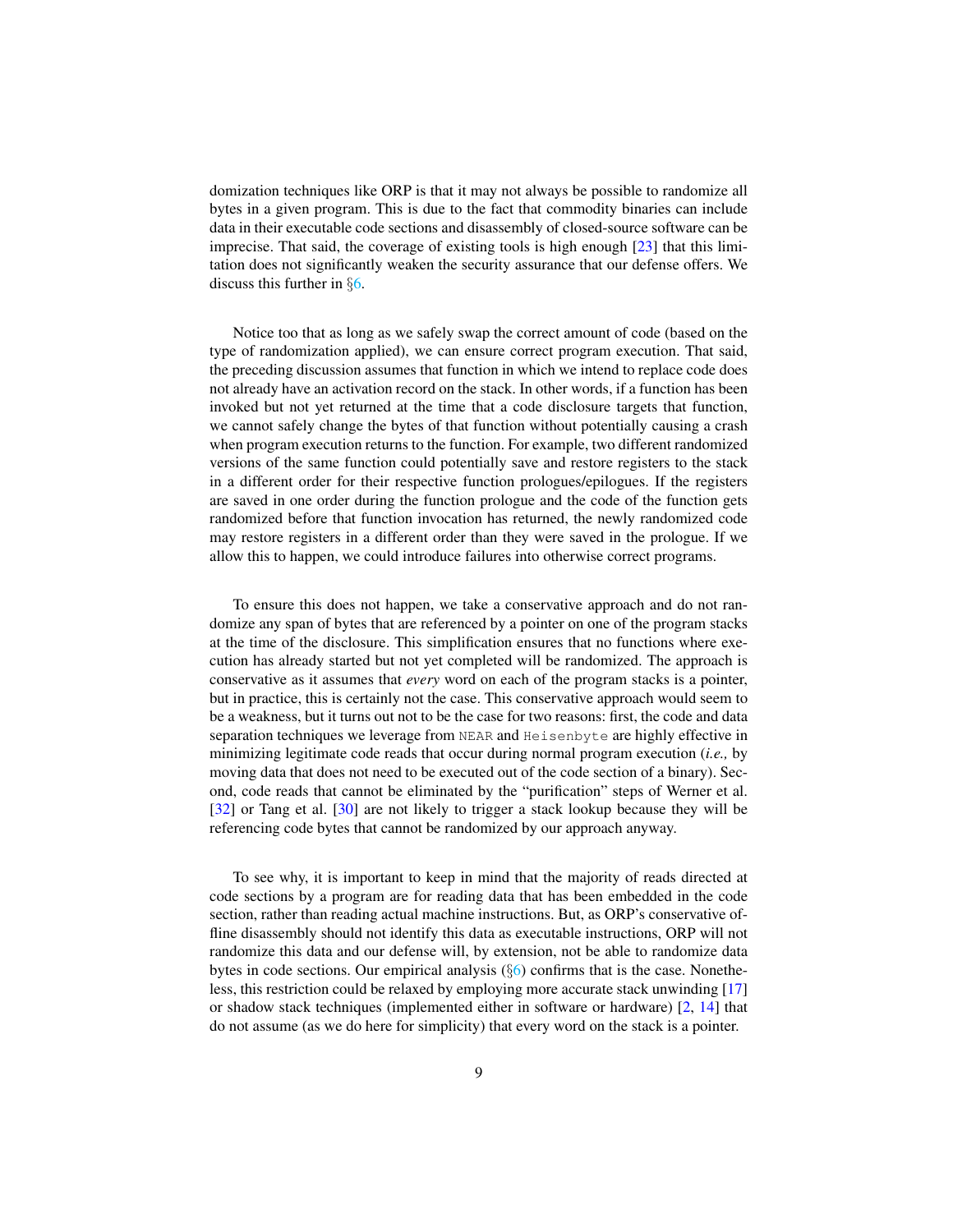# <span id="page-9-0"></span>5 Implementation

As a proof of concept, we chose to build this system for 32-bit x86 Windows, with all implementation contained in a single loadable kernel module.<sup>[5](#page-9-1)</sup> The kernel module is comprised of code for setting up the *thin hypervisor* and reacting to EPT faults, as well as code for hooking operating system routines to ensure that each load results in a randomized copy of the image being mapped into a process' memory. In what follows, we discuss some key decisions we made during our design, as well as implementation challenges we encountered along the way.

#### 5.1 Adapting Offline Randomization Techniques for Online Defense

One challenge we faced arose due to the fact that all the existing in-place randomization techniques we are aware of only work offline (*e.g.,* ORP randomizes code instructions in an executable file). Since swapping out code at runtime is central to our defense, we needed a way to access different randomized versions of a given range of program code when a destructive read occurs. Our solution was to create a single aggregate binary with k distinct randomized versions of the  $\tt.text{ text section}$ . Thus, when the binary is loaded, multiple different randomized versions of the code for the module will be brought into memory and their instructions can be swapped into the executing .text section whenever necessary. This involves storing additional metadata specifying the ranges of swappable code that have been randomized, which is used to determine whether to swap out memory in response to a given EPT fault (*i.e.,* yes if the fault is in a range randomized by ORP, no otherwise). $\delta$  On a final note, we must ensure that the extra .text sections maintained by our defense are only accessible to the operating system, so their contents cannot be disclosed by exploits as part of attacking a user space process. We achieve this by only mapping one of the  $k$  code sections as accessible to user space when the binary is loaded into memory.

#### 5.2 Handling Relocatable Code

Another technical challenge is dealing with the problem of relocatable binaries. In Windows, for example, binaries are loaded into process memory in such a way that it not uncommon that hard-coded addresses in the binary must be adjusted before the module can execute properly. This absolute addressing (in contrast to Linux-style positionindependent code) assumes a specific load address in process memory called the preferred offset. If the binary is loaded at an address other than the preferred offset, all hard-coded addresses in the executable need to be adjusted during the loading process. Our runtime re-randomization approach may introduce incorrect execution if we simply swap bytes of a program out for the corresponding bytes from a different randomized binary whose hard-coded addresses were not correctly adjusted.

<span id="page-9-1"></span> $5$  Our thin hypervisor and kernel module are built upon the code provided by Werner et al. [\[32\]](#page-16-5) as part of their work on destructive reads.

<span id="page-9-2"></span><sup>&</sup>lt;sup>6</sup> Failure of our system to swap a given range of code indicates that this range was not randomized through ORP, and thus is not vulnerable to inference attacks. Note that destructive read enforcement still protects these memory areas.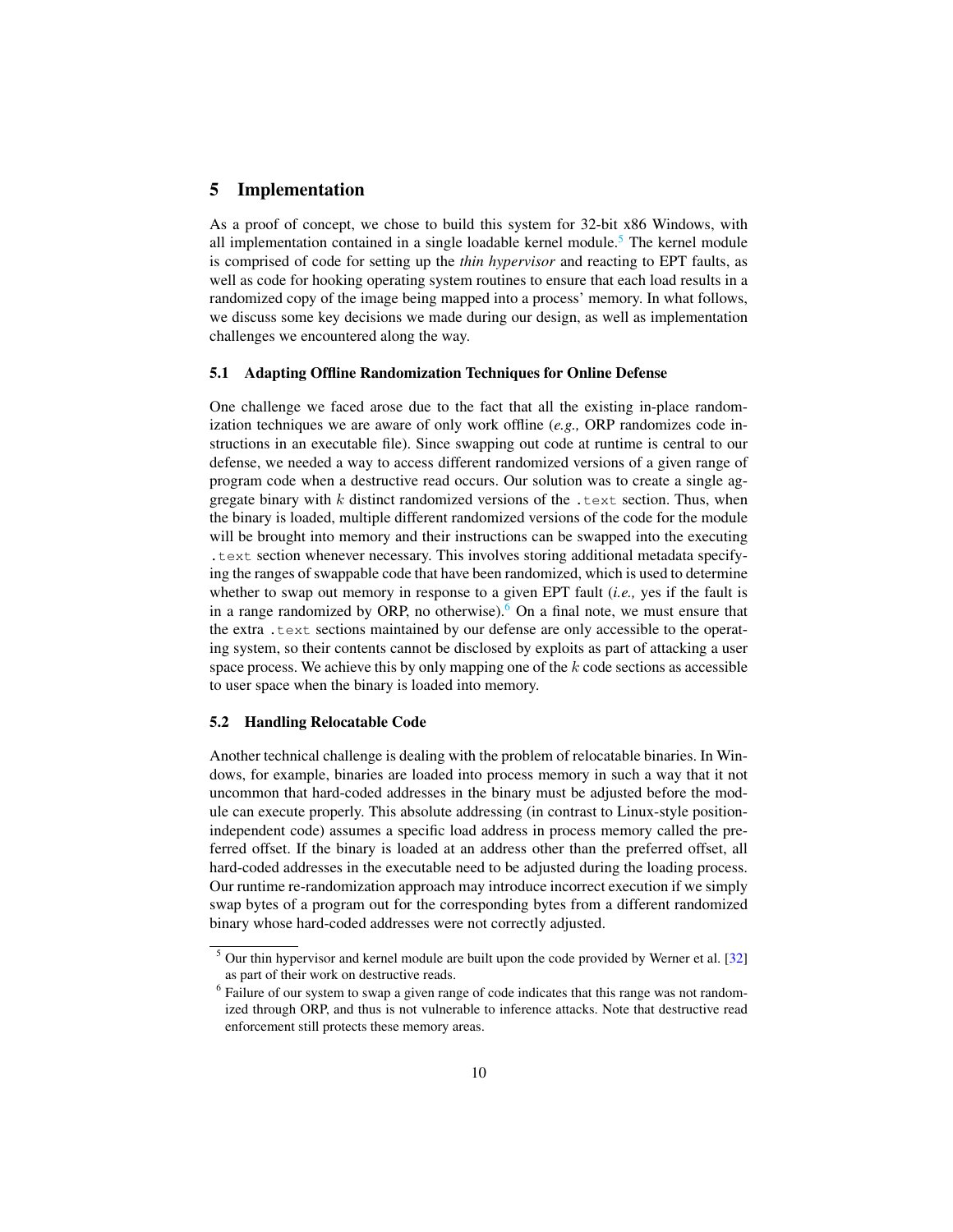To address this problem, we coerce the loader to adjust all the hard-coded addresses in each of the  $k$  code sections *as if they are all being loaded at the same code section offset* within the module (*e.g.,* offset 0x1000 is typical in the PE format). In Windows, for example, each relocatable binary contains a table that specifies the hard coded addresses in the binary that need to be adjusted if it is not loaded at its preferred offset. As shown in Figure [2,](#page-10-1) our approach takes executable file a and packages it with  $k$  randomized versions of  $a$ , so we also must combine the relocation tables from each randomized file into one large relocation table in the aggregate binary. In this way, we can safely start the module off executing from a randomly cho-

<span id="page-10-1"></span>

Fig. 2: Load time adjustments

sen version,  $i$ , of the binary, but when a destructive read is triggered, we then randomly select one of the other  $k - 1$  variants and swap the bytes that are in the scope of the destructive read.

## <span id="page-10-0"></span>6 Evaluation

To test the runtime overhead of our defense, we ran the same selection of SPEC benchmark programs that were used to evaluate the performance of destructive read enforcement [\[32\]](#page-16-5). Similar to Werner et al. [\[32\]](#page-16-5), we compiled the CPU SPEC2006 benchmark programs with the Microsoft Visual Studio 2013 C/C++ compiler using the default compiler and linker options listed in the benchmark suite. We used the unoptimized "base" configuration.

The negligible performance penalty incurred by our solution on top of destructive read enforcement (shown in Table [1\)](#page-11-0) can be attributed to the fact that for these benchmarks, all observed EPT faults were directed at data embedded in code sections, rather than actual code instructions that could be randomized. As such, a hash table lookup was enough to decide that these ranges could not be swapped, so no further action was necessary. Of course, as soon as an attacker starts disclosing actual machine instructions in the code, runtime overhead would likely increase due to the need to repeatedly unwind the program stacks and copy appropriate ranges of bytes surrounding the EPT faulting addresses.

As for memory overhead, our solution involves mapping  $k$  extra copies of the .text section into memory for each protected code module. To help understand the tradeoff between security assurance and memory overhead, we consider that the probability of success for a ROP exploit comprised of  $n$  gadgets that attempts to randomly guess which gadgets exist at given locations would be  $1/k<sup>n</sup>$ . Thus, choosing a k value even as low as two or three can still provide strong assurance against ROP chains working as expected by the adversary. It may seem that storing the k additional .text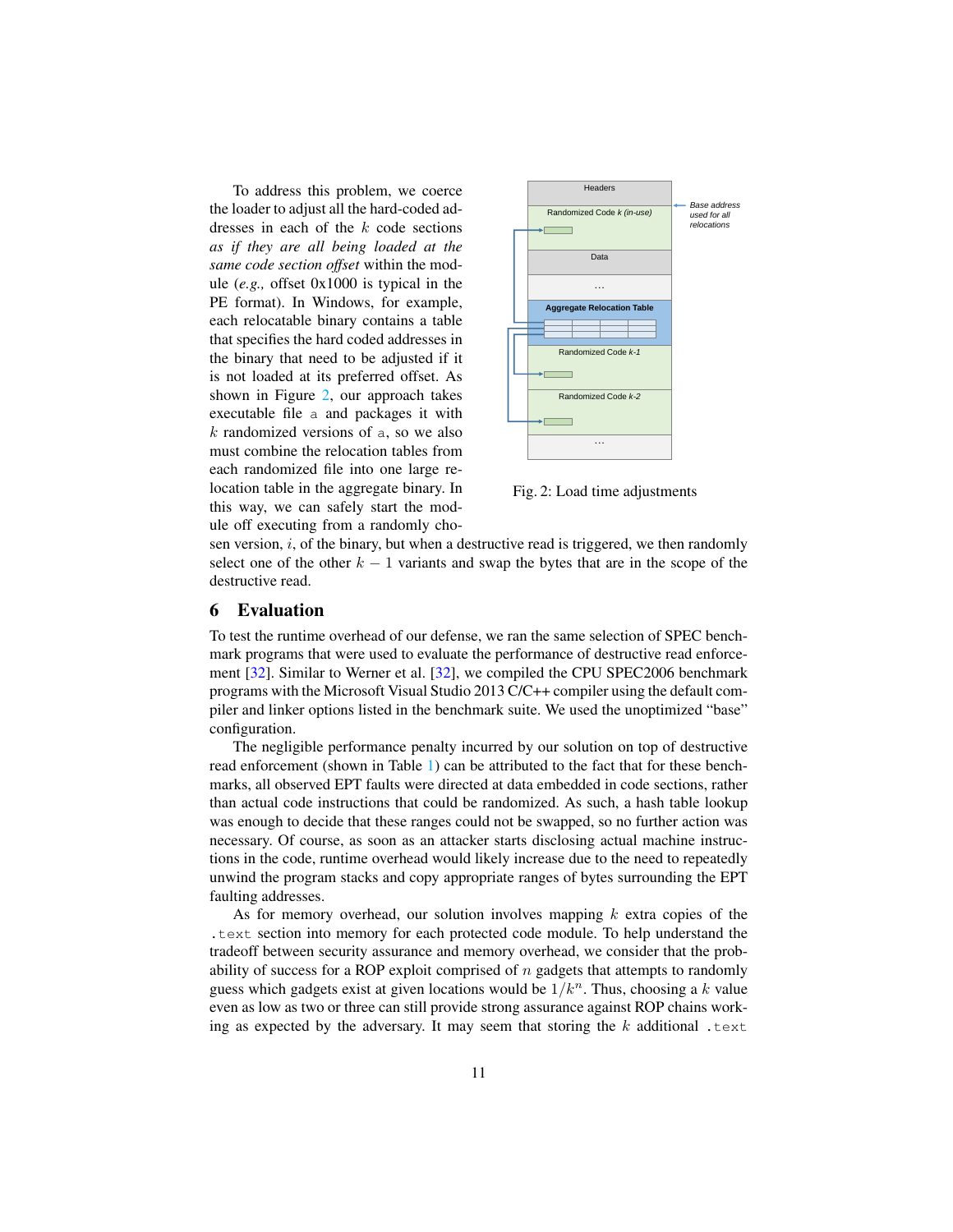<span id="page-11-0"></span>

| SPEC CPU benchmark | <b>Destructive Reads</b> | Re-randomization | Total          |
|--------------------|--------------------------|------------------|----------------|
| 400.perlbench      | 3.04%                    | $0.1\%$          | 3.14%          |
| 401.bzip2          | 1.21%                    | $0.03\%$         | $1.24\%$       |
| $403.\text{gcc}$   | 19.88%                   |                  | $0.2\%$ 20.08% |
| $429$ .mcf         | 4.04%                    | $0.3\%$          | $4.34\%$       |
| 445.gobmk          | $0.99\%$                 | $0\%$            | $0.99\%$       |
| 456.hmmer          | 1.81%                    | $0\%$            | 1.81%          |
| 458 sjeng          | 1.10%                    | $0.09\%$         | $1.19\%$       |
| 464.h264ref        | 7.63%                    | $0\%$            | $7.63\%$       |
| 417.omnetpp        | 2.32%                    | 0.13%            | 2.45%          |
| 473.astar          | 2.13%                    | $0.8\%$          | 2.83%          |
| 483.xalancbmk      | 5.51%                    | $0.25\%$         | 5.76%          |
| Average            | 4.51%                    | 0.17%            | 4.68%          |

Table 1: End-to-end runtime overhead.

sections in memory would incur a large memory overhead when considering that the .text sections of the benchmark programs we tested range from 65KB to 2.4MB. This is not the case, however, as in-place randomization only alters a small fraction of bytes in the code section (about 3% on average), and thus only these transformed bytes would need to be stored in memory to be swapped in as needed.

## 6.1 Security and Correctness

To show that we can reliably thwart code inference attacks without introducing incorrectness into programs, we ran a runtime stress test, forcing all possible randomizable code ranges to be swapped. This allows us to confirm that we can correctly swap in and out all parts of the program that are marked as randomizable. Our results confirm that in all cases swapping these code ranges worked as expected and did not alter the correctness of the code compared to the original binary. The average time to perform each swap incurred a low runtime overhead, at only  $0.105ms$ .

Moreover, to demonstrate that our solution thwarts code reloading attacks, we took the same approach outlined by Snow et al. [\[27\]](#page-16-7) for generating exploit payloads from gadgets in commonly reloaded DLLs. We thoroughly inspected one of these DLLs (vgx.dll) to confirm that the constructed exploit payloads are broken by in-place randomization of the respective code modules, and consequently that the resulting payloads could not be reliably used in an attack. Indeed, approximately 70% (9,622 out of 13,729) of the gadgets in the module identified by the automated gadget finding tool ROPEME [\[1\]](#page-14-4) were swappable. The remaining gadget discrepancy mainly arises from different parameter settings used by ROPEME and the build-in gadget discovery module in ORP (*e.g.,* the number of look-ahead bytes or gadget depth during the gadget generation process).

With  $k$  being a finite number of different program variations, the reader may be curious as to whether our system would be vulnerable to some type of fingerprinting attack that seeks to infer the version of code that has been swapped into user-space process memory. This would not be feasible, however, for a few reasons. First, since every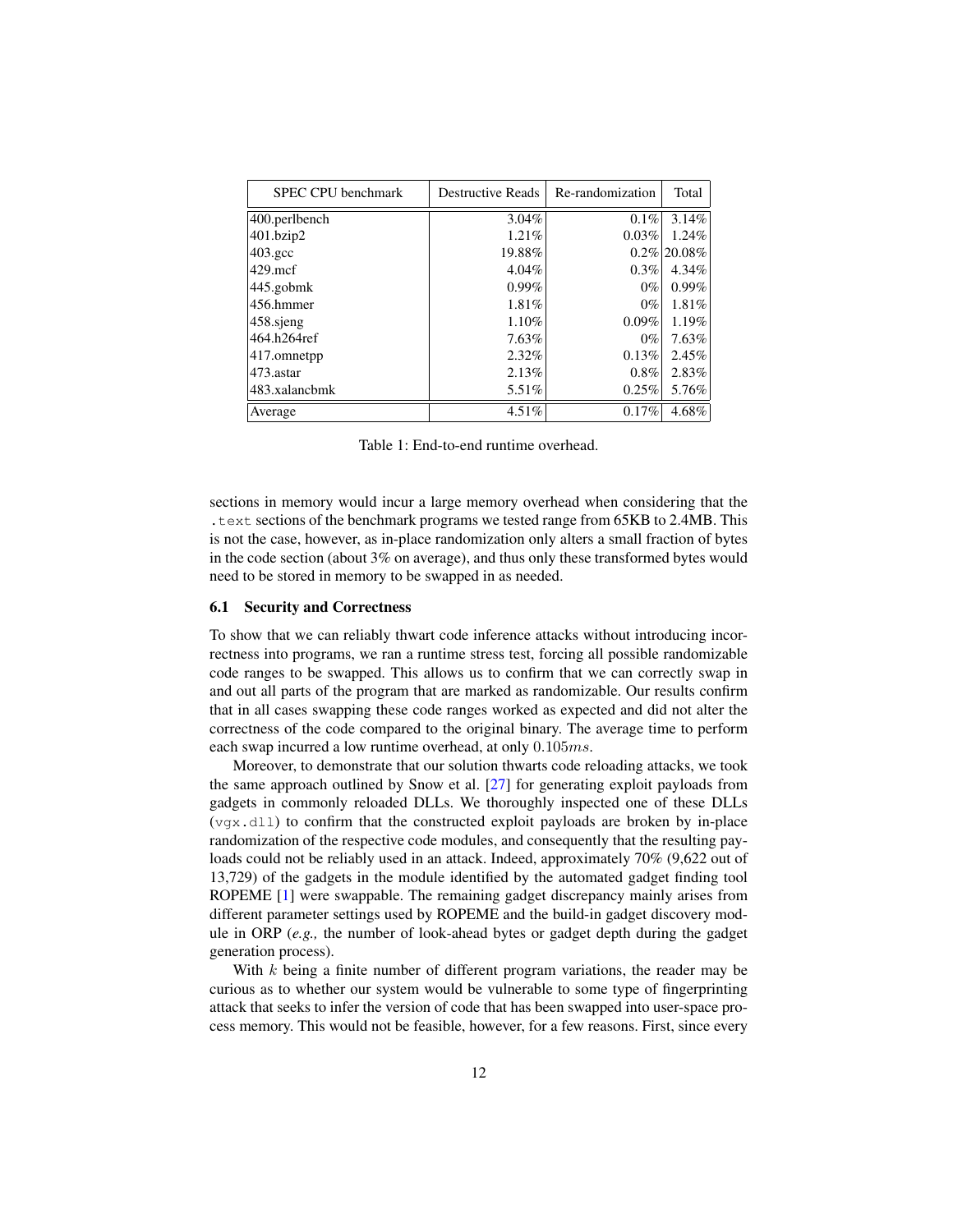randomizable gadget in a program is a degree of freedom for in-place randomization, an attacker would be forced to disclose all randomizable sections in order to uniquely identify one of the k versions. The footprint of such a brute-force probing attack would be so substantial that it would be trivially detectable and would constitute on its own a clear trigger for detection. Note that  $k$  can easily be tuned to make such an attack practically unrealistic. Furthermore,  $k$  can be increased to a much higher number than what is allowable by the available memory on the system. Indeed, rotating  $k$  randomized inmemory instances is only one option. The system could easily generate a higher number of new randomized instances in the background once the pool of ready-to-use instances in the kernel module is running low. We leave the implementation of this additional functionality for future work.

#### 6.2 Function Randomization Variability and Coverage

The in-place code randomization of Pappas et al. [\[26\]](#page-16-0) uses a combination of four different transformation techniques of different spatial granularity (instruction, basic block, and whole function) to generate alternative representations of a program's code. For a given code disclosure, multiple transformations may have been applied to the code area surrounding the address which caused an EPT fault. We use the coarsest randomization scope (*i.e.,* the function that contains the disclosed code bytes) as the unit of re-randomization because function

<span id="page-12-0"></span>

Fig. 3: Function randomization variability.

scope randomizations tend to offer the highest level of variability for a given range of code. That said, when we swap the bytes of a given function for a randomized copy, the contained bytes may have been altered by any combination of the four transformation techniques, so our solution still fully benefits from all four transformation tactics. It is crucial to evaluate whether re-randomization at the function level allows for enough randomization variability to prevent attackers from guessing or inferring the structure of the code to be swapped in. Specifically, according to the definition by Pappas et al. [\[26\]](#page-16-0), we define *function randomization variability* to be the number of possible randomized instances that can be generated for a given function.

To gain a better understanding of the resulting randomization variability, we performed an empirical evaluation based on more than 1.5 million functions from 2,566 PE files from both Windows 7 and Windows 8.1. Figure [3](#page-12-0) shows the number of possible randomized instances of a function (including its original form), as a cumulative fraction of all 1.5M functions contained in the analyzed PE files. Notice that 10% of the functions have a variability value of one (*i.e.,* just their original instance), meaning that in-place randomization cannot generate any variants for them. The next 4% have only two possible instances, and then the variability for the rest of the functions increases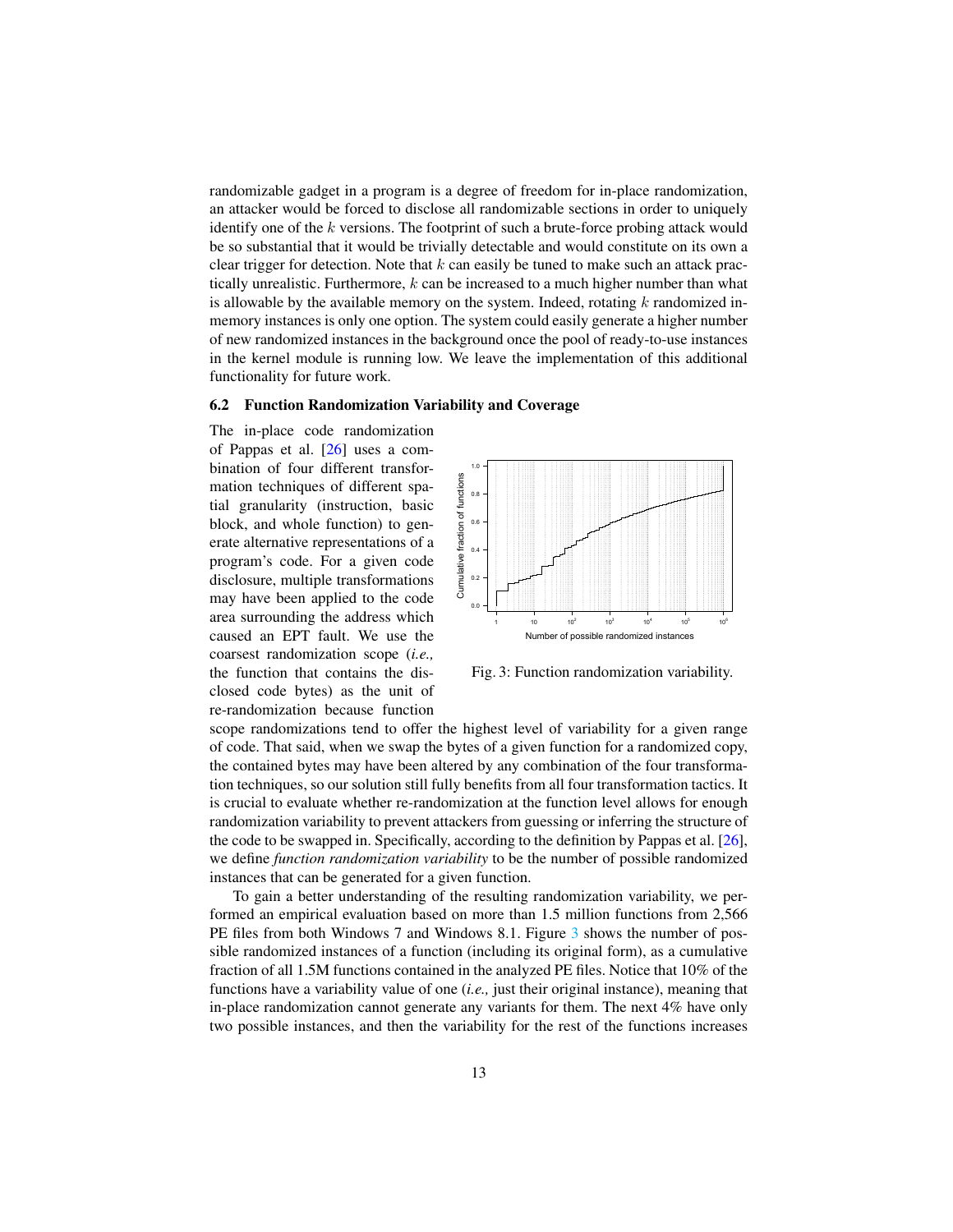exponentially. For ease of exposition, we cap the calculation of all possible variants to 100,000. As explained in  $\S6$ , note that just two versions of a function could be enough to foil an attacker, since randomly choosing which version of the code to swap at runtime means that the success rate for the attacker diminishes rapidly.

In general, these 10% of functions cannot be randomized due to their tiny size, often a consequence of compiler intricacies such as basic block sharing, wrapper functions, and other performance optimizations. In fact, our data on Windows binaries shows that about 15% of functions are at most 10 bytes in size, whereas only half of them are larger than 50 bytes. Moreover, 40% of functions consist of a single basic block, while 62% have five or fewer basic blocks. Our findings confirm the observations of Pappas et al. [\[26\]](#page-16-0) in that the 10% of non-randomizable functions consists mostly of such tiny functions. Overall, we found that roughly 80% of gadgets can be probabilistically broken. Although the possibility remains that a functional payload might still be constructed based solely on non-randomizable gadgets, Pappas et al. [\[26\]](#page-16-0) showed that this was not possible using state-of-the-art ROP compilers—even without considering recent work by Koo et al.[\[23\]](#page-16-9) that increases gadget randomization coverage even further. Moreover, additional improvements to in-place randomization techniques could be easily adopted by our system, as this is an orthogonal research topic.

# 7 Limitations

One limitation of our approach is that it leaves open the possibility of code bytes being disclosed from functions currently on the call stack without those disclosed bytes being re-randomized immediately. In this restricted scenario, the JIT-ROP strategy of following code pointers to disclose code pages en masse (with hopes of leaking enough data to be able to compile a ROP payload on demand) can no longer be followed. Indeed, a completely different approach must be taken, involving somehow knowing which functions have been called but not yet returned at the time the exploit is underway—and then only disclosing code in those functions. While such an attack may be conceivable in theory, our expectation is that non-trivial enhancements to the principal of just-in-time code reuse would need to be made before such an attack vector would be feasible. Even if such attacks were possible, the fact that destructive reads targeted at randomizable ranges in a process are rare in normal programs<sup>[7](#page-13-0)</sup> means it would be highly suspicious if one of these reads were to a function that has an activation record on the stack. Since an attacker would need to leverage this rare event many times during said hypothetical attack (*i.e.,* to be able to disclose the requisite amount of code in order to build a ROP payload), the repeated observance of this phenomena could signal that an attack is underway and the offending process would simply be terminated.

Finally, among the attacks against destructive code reads presented by Snow et al. [\[27\]](#page-16-7), we currently do not deal with code cloning via JIT code generation, as this would require substantial changes into the JIT engine of each protected application. We do not consider this as a significant issue since modern browsers have already adopted constant blinding techniques [\[3,](#page-14-5) [25\]](#page-16-10) to prevent the generation of malicious code or ROP gadgets, and thus thwart this type of attack.

<span id="page-13-0"></span> $<sup>7</sup>$  In our evaluation with the benchmark programs there was not a single instance were there was</sup> an EPT fault in a range of code that was marked by ORP as randomizable code.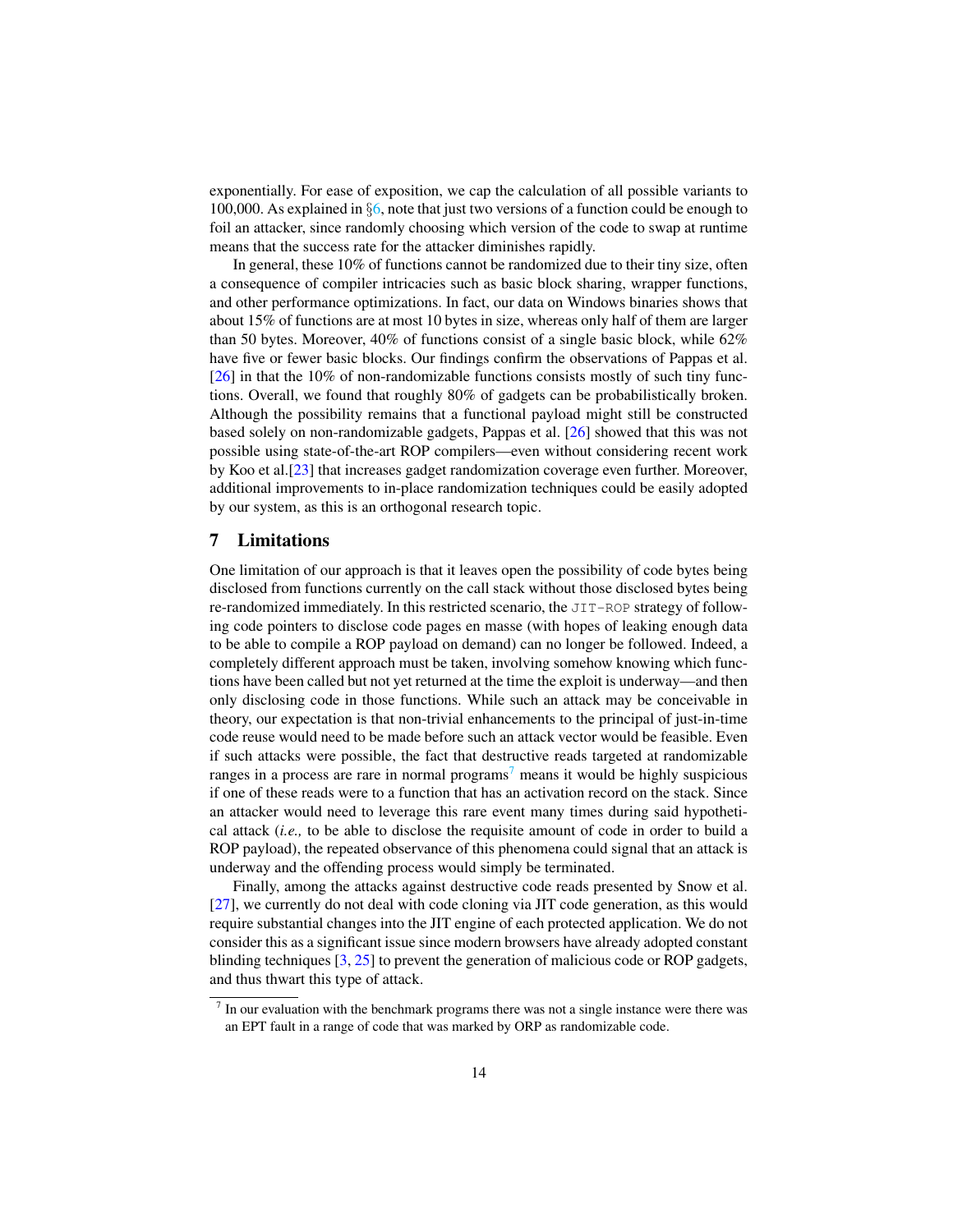# 8 Conclusion

Over the past year, defenses that leverage the concept of *destructive reads*(*e.g.,* [\[30,](#page-16-4) [32\]](#page-16-5)) have been shown to offer a readily deployable mitigation against the threat of justin-time code reuse attacks. The initial attraction of the promise of destructive reads as a defensive measure stems from the fact that it offers a solution that is compatible with closed-source applications, has low overhead, and has well-defined security properties—three factors that Szekeres et al. [\[29\]](#page-16-6) argue promote wide-spread adoption of security technologies. Unfortunately, very recent attacks by Snow et al. [\[27\]](#page-16-7) shed light on inherent weaknesses in adversarial assumptions that did not account for the possibility of *code re-loading* and *code inference* techniques, which can be used to undermine the security guarantees provided by destructive reads.

To address these weaknesses, we provide a solution that strengthens the applicability of destructive reads by eliminating the threats posed by code reloading and code inference attacks. Our defense includes two orthogonal components: one for mitigating code reloading and the other for preventing code inference. In particular, we demonstrate a novel solution for loading randomized copies of an executable any time the image is loaded, thereby preventing an entire class of code reloading attacks. In addition, we take advantage of the localized approach for code diversification used for in-place randomization [\[19,](#page-15-5) [26,](#page-16-0) [31\]](#page-16-1) to enable efficient and robust runtime re-randomization of code that has been disclosed *implicitly* through code inference. Our solution is practical, and offers the first protection (we are aware of) against the ingenious use of zombie gadgets as disclosed by Snow et al. [\[27\]](#page-16-7).

# 9 Acknowledgments

We are grateful to the anonymous reviewers and our shepherd, Stefan Brunthaler, for their insightful comments. This work was supported in part by the Office of Naval Research (ONR) under award no. N00014-15-1-2378, and the National Science Foundation (NSF) awards no. 1421703 and 1617902. Any opinions, findings, and conclusions or recommendations expressed in this paper are those of the authors and do not necessarily reflect the view of the US government, ONR or NSF.

## References

- <span id="page-14-4"></span>1. ROPEME - ROP exploit made easy, 2016. URL <https://github.com/packz/ropeme>.
- <span id="page-14-3"></span>2. Control-flow enforcement technology preview, 2016. URL [https:](https://software.intel.com/sites/default/files/managed/4d/2a/control-flow-enforcement-technology-preview.pdf) [//software.intel.com/sites/default/files/managed/4d/2a/](https://software.intel.com/sites/default/files/managed/4d/2a/control-flow-enforcement-technology-preview.pdf) [control-flow-enforcement-technology-preview.pdf](https://software.intel.com/sites/default/files/managed/4d/2a/control-flow-enforcement-technology-preview.pdf).
- <span id="page-14-5"></span>3. M. Athanasakis, E. Athanasopoulos, M. Polychronakis, G. Portokalidis, and S. Ioannidis. The devil is in the constants: Bypassing defenses in browser JIT engines. In *Symposium on Network and Distributed System Security*, 2015.
- <span id="page-14-1"></span>4. M. Backes and S. Nürnberger. Oxymoron: Making fine-grained memory randomization practical by allowing code sharing. In *USENIX Security Symposium*, pages 433–447, 2014.
- <span id="page-14-2"></span>5. M. Backes, T. Holz, B. Kollenda, P. Koppe, S. Nürnberger, and J. Pewny. You can run but you can't read: Preventing disclosure exploits in executable code. In *ACM Conference on Computer and Communications Security*, pages 1342–1353, 2014.
- <span id="page-14-0"></span>6. D. Bigelow, T. Hobson, R. Rudd, W. Streilein, and H. Okhravi. Timely rerandomization for mitigating memory disclosures. In *ACM Conference on Computer and Communications Security*, pages 268–279. ACM, 2015.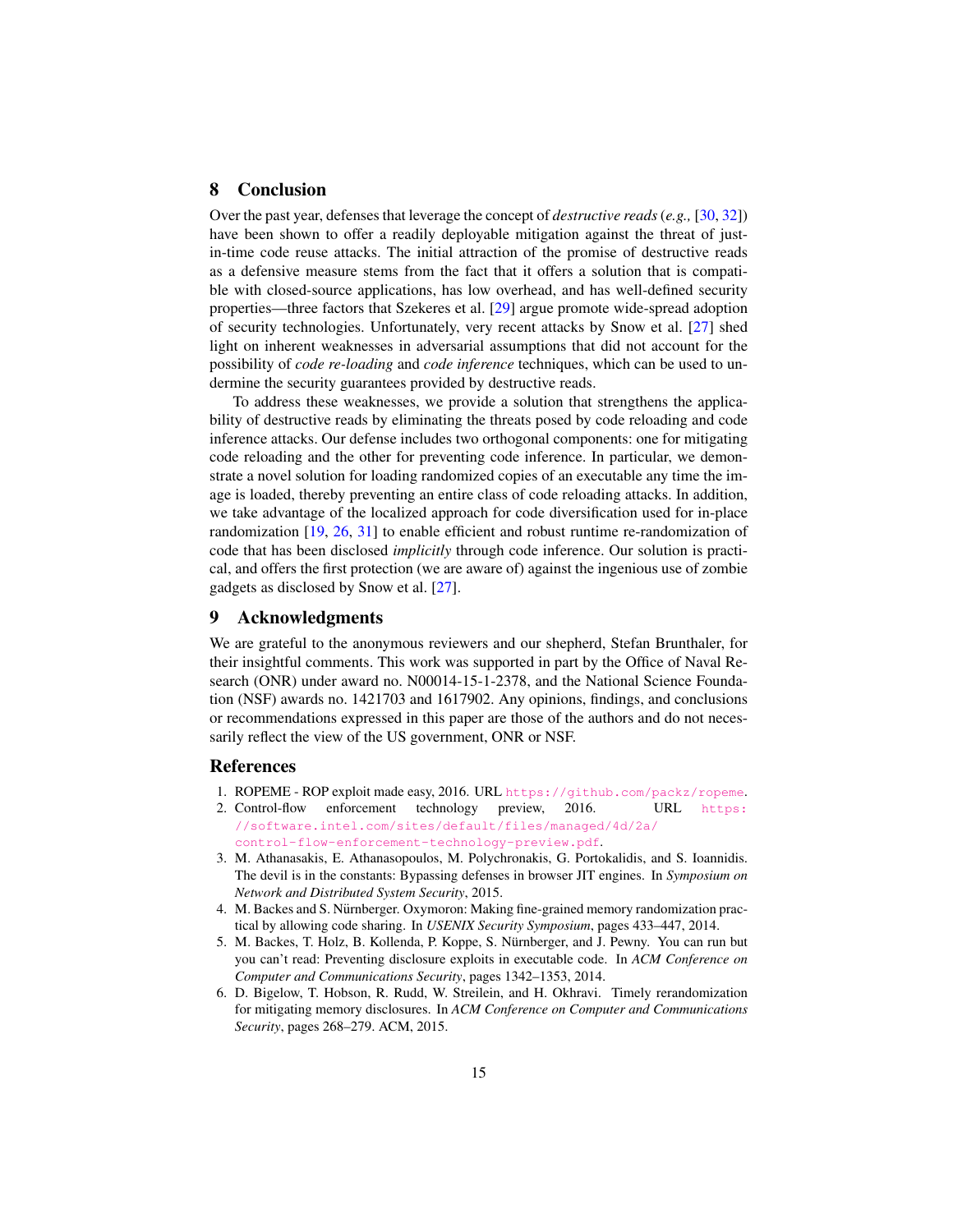- <span id="page-15-0"></span>7. K. Braden, S. Crane, L. Davi, M. Franz, P. Larsen, C. Liebchen, and A.-R. Sadeghi. Leakageresilient layout randomization for mobile devices. In *Symposium on Network and Distributed System Security*, 2016.
- <span id="page-15-6"></span>8. S. Brookes, R. Denz, M. Osterloh, and S. Taylor. Exoshim: Preventing memory disclosure using execute-only kernel code. In *International Conference on Cyber Warfare and Security*, page To appear, 2016.
- <span id="page-15-7"></span>9. P. Chen, J. Xu, J. Wang, and P. Liu. Instantly obsoleting the address-code associations: A new principle for defending advanced code reuse attack. *arXiv preprint arXiv:1507.02786*, 2015.
- <span id="page-15-2"></span>10. Y. Chen, Z. Wang, D. Whalley, and L. Lu. Remix: On-demand live randomization. In *Proceedings of the Sixth ACM Conference on Data and Application Security and Privacy*, pages 50–61. ACM, 2016.
- <span id="page-15-9"></span>11. S. Crane, A. Homescu, S. Brunthaler, P. Larsen, and M. Franz. Thwarting cache side-channel attacks through dynamic software diversity. In *Symposium on Network and Distributed System Security*, 2015.
- <span id="page-15-1"></span>12. S. Crane, C. Liebchen, A. Homescu, L. Davi, P. Larsen, A.-R. Sadeghi, S. Brunthaler, and M. Franz. Readactor: Practical code randomization resilient to memory disclosure. In *IEEE Symposium on Security and Privacy*, pages 763 – 780, 2015.
- <span id="page-15-3"></span>13. S. J. Crane, S. Volckaert, F. Schuster, C. Liebchen, P. Larsen, L. Davi, A.-R. Sadeghi, T. Holz, B. De Sutter, and M. Franz. It's a trap: Table randomization and protection against functionreuse attacks. In *ACM Conference on Computer and Communications Security*, pages 243– 255, 2015.
- <span id="page-15-15"></span>14. T. H. Dang, P. Maniatis, and D. Wagner. The performance cost of shadow stacks and stack canaries. In *ACM Asia Conference on Computer and Communications Security*, pages 555– 566, 2015.
- <span id="page-15-4"></span>15. L. Davi, C. Liebchen, A.-R. Sadeghi, K. Z. Snow, and F. Monrose. Isomeron: Code randomization resilient to (just-in-time) return-oriented programming. In *Symposium on Network and Distributed System Security*, 2015.
- <span id="page-15-10"></span>16. D. Evans, A. Nguyen-Tuong, and J. Knight. *Moving Target Defense: Creating Asymmetric Uncertainty for Cyber Threats*. Springer, 2011.
- <span id="page-15-14"></span>17. Y. Fu, J. Rhee, Z. Lin, Z. Li, H. Zhang, and G. Jiang. Detecting stack layout corruptions with robust stack unwinding. In *Symposium on Recent Advances in Intrusion Detection*. 2016.
- <span id="page-15-8"></span>18. R. Gawlik, B. Kollenda, P. Koppe, B. Garmany, and T. Holz. Enabling client-side crashresistance to overcome diversification and information hiding. In *Symposium on Network and Distributed System Security*, 2016.
- <span id="page-15-5"></span>19. J. Gionta, W. Enck, and P. Ning. Hidem: Protecting the contents of userspace memory in the face of disclosure vulnerabilities. In *ACM Conference on Data and Application Security and Privacy*, pages 325–336, 2015.
- <span id="page-15-11"></span>20. C. Giuffrida, A. Kuijsten, and A. S. Tanenbaum. Enhanced operating system security through efficient and fine-grained address space randomization. In *USENIX Security Symposium*, pages 475–490, 2012. URL [https://www.usenix.org/conference/](https://www.usenix.org/conference/usenixsecurity12/technical-sessions/presentation/giuffrida) [usenixsecurity12/technical-sessions/presentation/giuffrida](https://www.usenix.org/conference/usenixsecurity12/technical-sessions/presentation/giuffrida).
- <span id="page-15-12"></span>21. C. L. Goues, A. Nguyen-Tuong, H. Chen, J. W. Davidson, S. Forrest, J. D. Hiser, J. C. Knight, and M. Van Gundy. *Moving Target Defenses in the Helix Self-Regenerative Architecture*, pages 117–149. Springer New York, New York, NY, 2013. ISBN 978-1-4614- 5416-8. doi: 10.1007/978-1-4614-5416-8 7. URL [http://dx.doi.org/10.1007/](http://dx.doi.org/10.1007/978-1-4614-5416-8_7) [978-1-4614-5416-8\\_7](http://dx.doi.org/10.1007/978-1-4614-5416-8_7).
- <span id="page-15-13"></span>22. D. Hansen. [rfc] x86: Memory protection keys, 2015. URL [https://lwn.net/](https://lwn.net/Articles/643617/) [Articles/643617/](https://lwn.net/Articles/643617/).